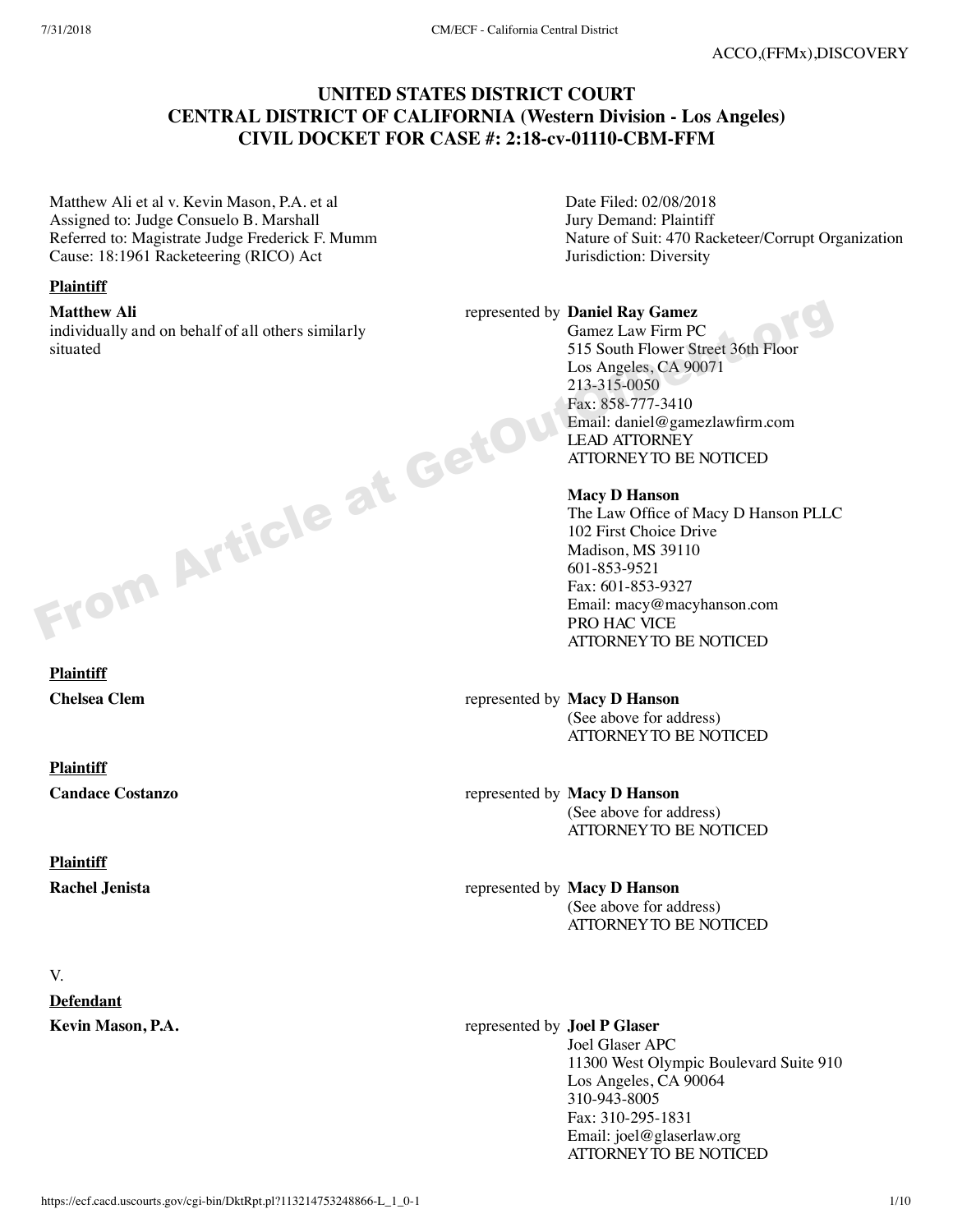# **Wendy Leigh Wilcox**

Skane Wilcox LLP 1055 West 7th Street Suite 1700 Los Angeles, CA 90017 213-452-1200 Fax: 213-452-1201 Email: wwilcox@skanewilcox.com ATTORNEY TO BE NOTICED

# **GM Law Firm, LLC** represented by **Beth-Ann E Krimsky**

Greenspoon Marder PA 200 East Broward Boulevard Suite 1800 Fort Lauderdale, FL 33301 954-527-2427 Fax: 954-333-4027 Email: beth-ann.krimsky@gmlaw.com PRO HAC VICE ATTORNEY TO BE NOTICED

# **Cameron Gardner Stout**

Thurman Legal 1055 East Colorado Boulevard 5th Floor Pasadena, CA 91106 415-595-5409 Fax: 626-380-4880 Email: cameron@thurman-legal.com ATTORNEY TO BE NOTICED

# **Jessica B Alhalel**

Greenspoon Marder PA 200 East Broward Boulevard Suite 1800 Fort Lauderdale, FL 33301 954-527-6236 Fax: 954-333-4245 Email: jessica.alhalel@gmlaw.com PRO HAC VICE ATTORNEY TO BE NOTICED

#### **Michael A Thurman**

Thurman Legal 1055 East Colorado Boulevard 5th Floor Pasadena, CA 91106 626-399-6205 Fax: 626-380-4880 Email: michael@thurman-legal.com ATTORNEY TO BE NOTICED

# represented by **Joel P Glaser**

(See above for address) ATTORNEY TO BE NOTICED

**Wendy Leigh Wilcox** 

(See above for address) ATTORNEY TO BE NOTICED

represented by **Beth-Ann E Krimsky**  (See above for address)

PRO HAC VICE ATTORNEY TO BE NOTICED

# **Defendant**

#### **Defendant**

**Kevin P Mason** in his individual capacity

# **Defendant**

**Chantel L Grant** in her individual capacity

From Article at GetOu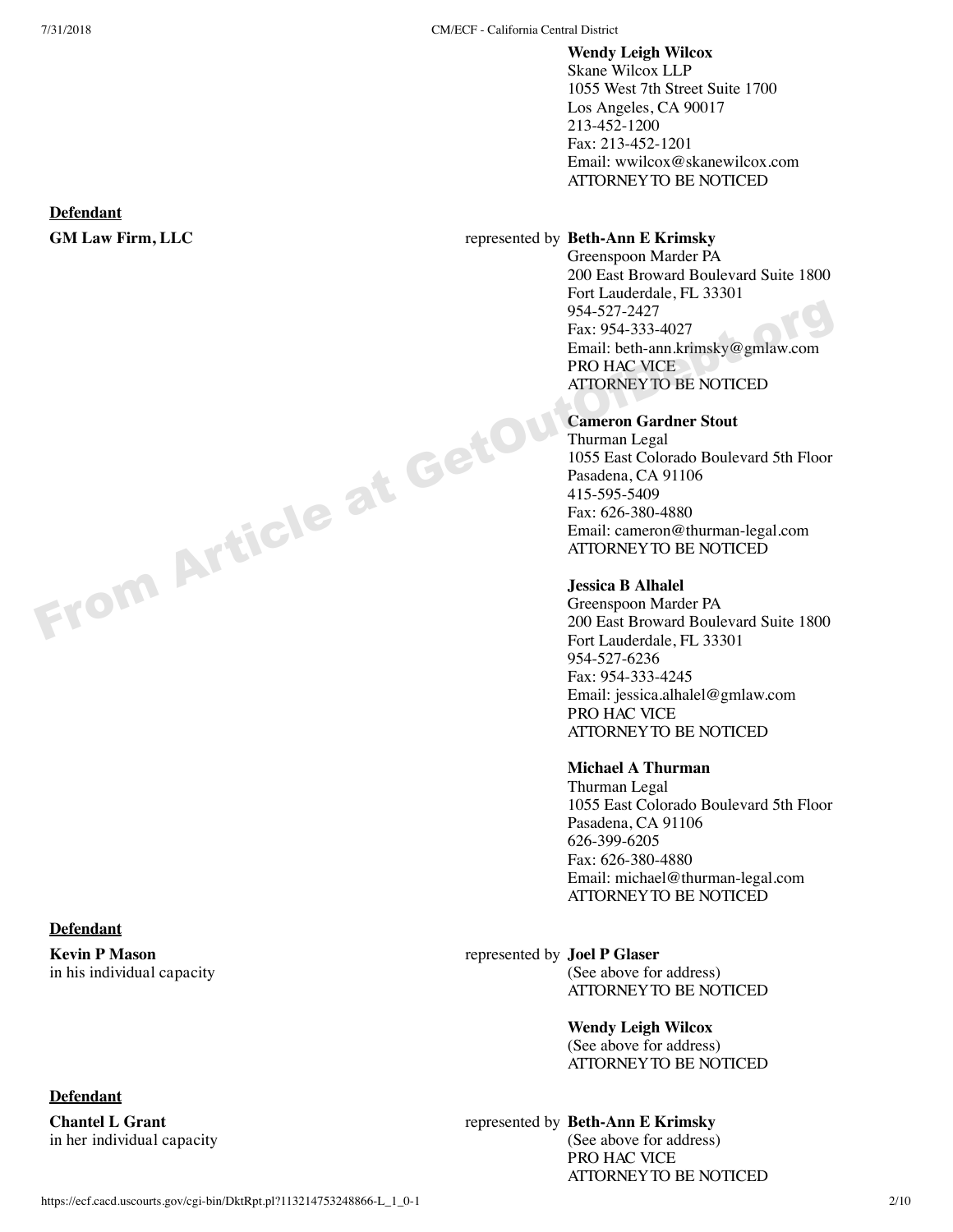**Cameron Gardner Stout** 

(See above for address) ATTORNEY TO BE NOTICED

**Jessica B Alhalel** 

(See above for address) PRO HAC VICE ATTORNEY TO BE NOTICED

**Michael A Thurman**  (See above for address) ATTORNEY TO BE NOTICED

# **Defendant**

**Stuart E Goldberg** in his individual capacity TERMINATED: 02/26/2018

#### **Defendant**

**John and Jane Doe Defendants** 1-5

#### **Defendant**

**XYZ Business Entity Defendants** 1-5

#### **Defendant**

**K. Stuart Goldberg** in his individual capacity TERMINATED: 07/06/2018

# **Defendant**

#### represented by **Andrew J Waxler**

Kaufman Dolowich and Voluck LLP 11755 Wilshire Boulevard Suite 2400 Los Angeles, CA 90025 310 775-6511 Fax: 310-575-9720 Email: awaxler@kdvlaw.com ATTORNEY TO BE NOTICED Befendant<br>
Stuart EGoldberg<br>
TERMINATED: 02/26/2018<br>
Defendant<br>
John and Jane Doe Defendant<br>
John and Jane Doe Defendant<br>
SYZ Business Entity Defendant<br>
XYZ Business Entity Defendant<br>
K. Stuart Goldberg<br>
in his individual

#### **National Legal Staffing Support, LLC** represented by **Detra Shaw-Wilder**

Kozyak Tropin and Throckmorton 2525 Ponce de Leon Boulevard 9th Floor Miami, FL 33134 305-372-1800 Fax: 305-372-3508 Email: dps@kttlaw.com PRO HAC VICE ATTORNEY TO BE NOTICED

#### **Maia Aron**

Kozyak Tropin and Throckmorton 2525 Ponce de Leon Boulevard 9th Floor Miami, FL 33134 305-372-1800 Fax: 305-372-3508 Email: ma@kttlaw.com PRO HAC VICE ATTORNEY TO BE NOTICED

#### **Scott B Lieberman**

Finlayson Toffer Roosevelt and Lilly LLP 15615 Alton Parkway Suite 250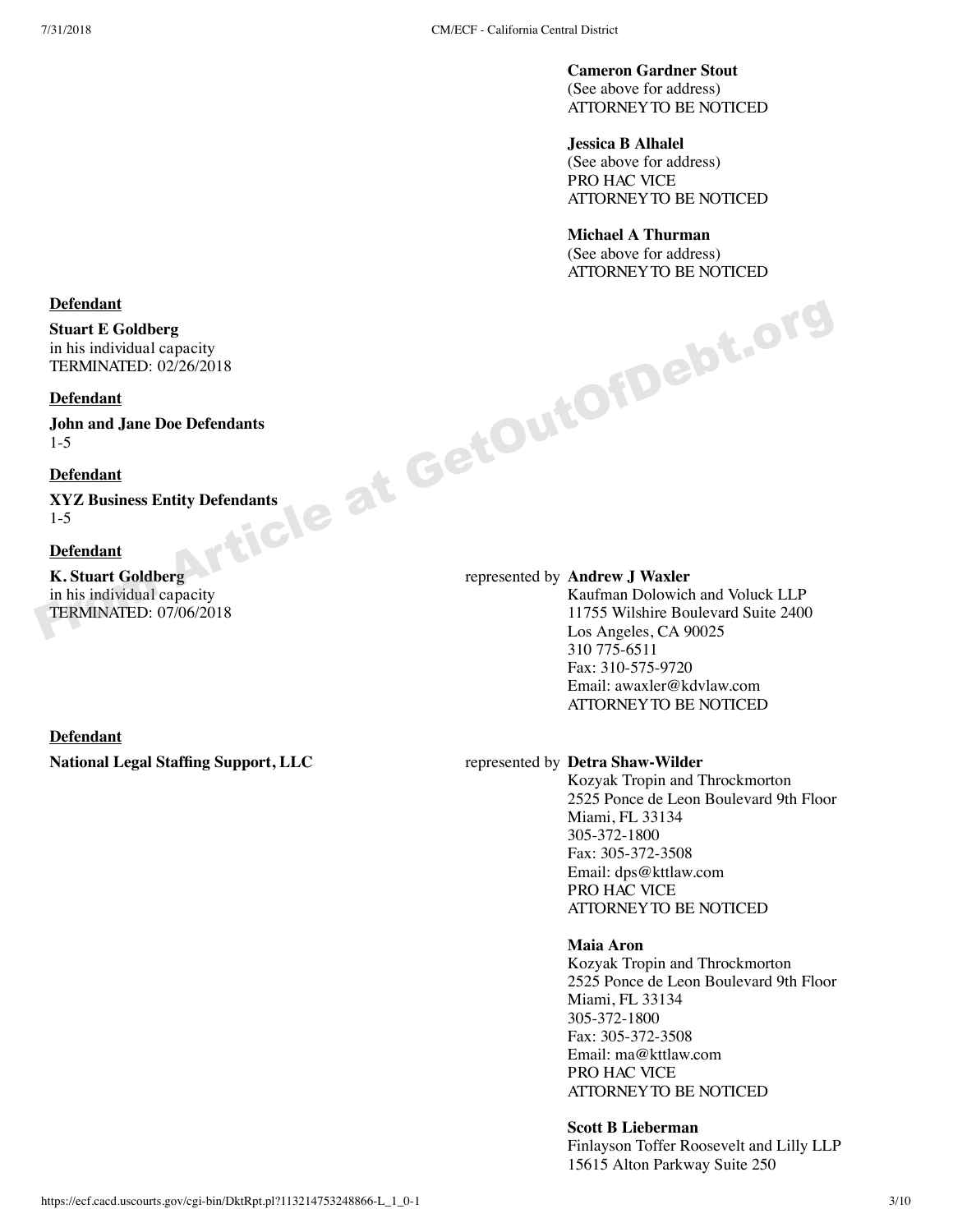Irvine, CA 92618 949-759-3810 Fax: 949-759-3812 Email: slieberman@ftrlfirm.com ATTORNEY TO BE NOTICED

# **Defendant**

**Reliant Account Management (RAM) Servicing, Inc.**

#### **Defendant**

# **Resolvly, LLC** represented by **Detra Shaw-Wilder**

(See above for address) PRO HAC VICE ATTORNEY TO BE NOTICED

# **Maia Aron**

(See above for address) PRO HAC VICE ATTORNEY TO BE NOTICED

# **Scott B Lieberman**

|                   |                 | <b>I NO HAU VIUL</b><br><b>ATTORNEY TO BE NOTICED</b><br>e at GetOI<br><b>Scott B Lieberman</b><br>(See above for address)<br>ATTORNEY TO BE NOTICED                                                                                                                                                                                                                                                                                                                                                                                                                                                                                                                                                                                                                                                                                                                    |
|-------------------|-----------------|-------------------------------------------------------------------------------------------------------------------------------------------------------------------------------------------------------------------------------------------------------------------------------------------------------------------------------------------------------------------------------------------------------------------------------------------------------------------------------------------------------------------------------------------------------------------------------------------------------------------------------------------------------------------------------------------------------------------------------------------------------------------------------------------------------------------------------------------------------------------------|
| <b>Date Filed</b> | #               | <b>Docket Text</b>                                                                                                                                                                                                                                                                                                                                                                                                                                                                                                                                                                                                                                                                                                                                                                                                                                                      |
| 07/25/2018        | $\overline{14}$ | MINUTE ORDER IN CHAMBERS - Order To Show Cause Re: Dismissal for Lack of Prosecution by<br>Judge Consuelo B. Marshall: Absent a showing of good cause, an action must be dismissed without<br>prejudice if the summons and complaint are not served on a defendant within 90 days after the complaint is<br>filed. Generally, defendant must answer the complaint within 21 days after service (60 days if the defendant<br>is the United States.) In the present case, it appears that one or more of these time periods has not been met.<br>Accordingly, the court, on its own motion, orders plaintiff(s) to show cause in writing on or before August<br>8, 2018 why this action should not be dismissed for lack of prosecution as to defendant Reliant Account<br>Management (RAM) Servicing, Inc. (see document for further details) (bm) (Entered: 07/25/2018) |
| 07/19/2018        | <u>73</u>       | ORDER by Judge Consuelo B. Marshall: granting 71 Non-Resident Attorney Maia Aron APPLICATION to<br>Appear Pro Hac Vice on behalf of Defendants National Legal Staffing Support, LLC, Resolvly, LLC,<br>designating Scott B. Lieberman as local counsel. (bm) (Entered: 07/19/2018)                                                                                                                                                                                                                                                                                                                                                                                                                                                                                                                                                                                      |
| 07/18/2018        | 72              | ORDER by Judge Consuelo B. Marshall: granting 70 Non-Resident Attorney Detra Shaw-Wilder<br>APPLICATION to Appear Pro Hac Vice on behalf of Defendants National Legal Staffing Support, LLC,<br>Resolvly, LLC, designating Scott B. Lieberman as local counsel. (bm) Modified on 7/19/2018 (bm).<br>(Entered: 07/19/2018)                                                                                                                                                                                                                                                                                                                                                                                                                                                                                                                                               |
| 07/13/2018        | 71              | APPLICATION of Non-Resident Attorney Maia Aron to Appear Pro Hac Vice on behalf of Defendants<br>National Legal Staffing Support, LLC, Resolvly, LLC (Pro Hac Vice Fee - \$400 Fee Paid, Receipt No.<br>0973-22088159) filed by Defendants National Legal Staffing Support, LLC, Resolvly, LLC. (Attachments: #<br>1 Proposed Order) (Lieberman, Scott) (Entered: 07/13/2018)                                                                                                                                                                                                                                                                                                                                                                                                                                                                                           |
| 07/13/2018        | 70              | APPLICATION of Non-Resident Attorney Detra Shaw-Wilder to Appear Pro Hac Vice on behalf of<br>Defendants National Legal Staffing Support, LLC, Resolvly, LLC (Pro Hac Vice Fee - \$400 Fee Paid,<br>Receipt No. 0973-22088064) filed by Defendants National Legal Staffing Support, LLC, Resolvly, LLC.<br>(Attachments: #1 Proposed Order) (Lieberman, Scott) (Entered: 07/13/2018)                                                                                                                                                                                                                                                                                                                                                                                                                                                                                    |
| 07/11/2018        | 69              | ORDER RESCHEDULING HEARING ON MOTIONS TO DISMISS AND MOTIONS TO STRIKE 67 by<br>Judge Consuelo B. Marshall: THEREFOR, HEREBY ORDERS that the hearing on the motions to dismiss<br>and to strike shall be rescheduled from August 21, 2018 at 10:00 a.m. to October 16, 2018 at 10:00 a.m. IT<br>IS SO ORDERED. NOTE CHANGES MADE BY THE COURT. (ab) (Entered: 07/13/2018)                                                                                                                                                                                                                                                                                                                                                                                                                                                                                               |
| 07/11/2018        | 68              | ORDER APPROVING SECOND STIPULATION TO EXTEND TIME FOR DEFENDANTS NATIONAL<br>LEGAL STAFFING SUPPORT, LLC AND RESOLVLY, LLC TO RESPOND TO SECOND AMENDED<br>COMPLAINT 66, by Judge Consuelo B. Marshall: Upon review of the parties' Second Stipulation to                                                                                                                                                                                                                                                                                                                                                                                                                                                                                                                                                                                                               |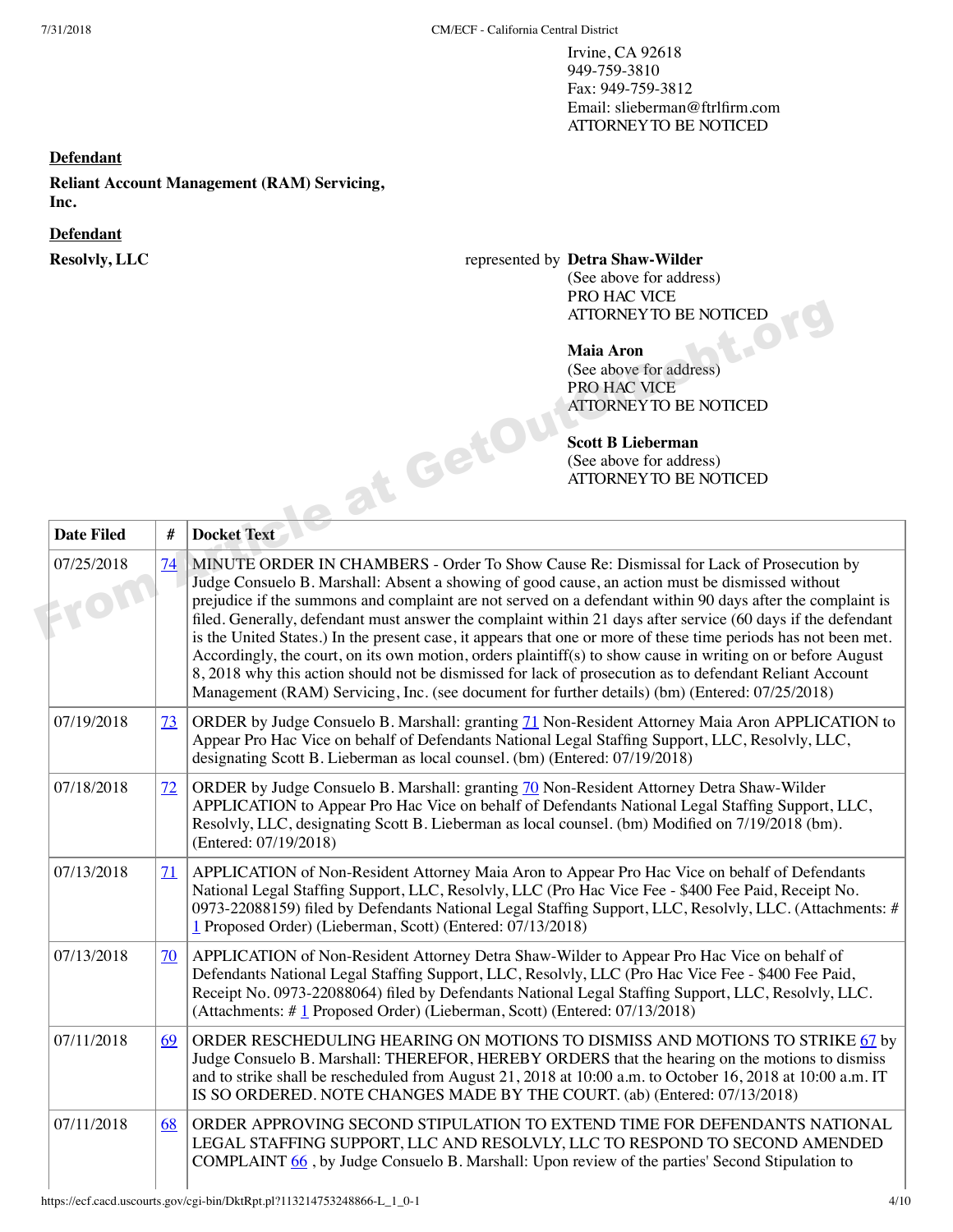|            |           | Extend Time for Defendants National Legal Staffing Support, LLC and Resolvly, LLC to Respond to<br>Second Amended Complaint, and for good cause appearing therefore, It is hereby ordered that Defendants<br>National Legal Staffing Support, LLC and Resolvly, LLC shall file any responsive pleading to the Second<br>Amended Complaint filed by Plaintiffs Matthew Ali, Chelsea Clem, Candace Costanzo and Rachel Jenista,<br>individually and on behalf of all others similarly situated, on or before August 1, 2018. (bm) (Entered:<br>07/12/2018                                                                                                                                                                                                                                                                                                                                                 |
|------------|-----------|---------------------------------------------------------------------------------------------------------------------------------------------------------------------------------------------------------------------------------------------------------------------------------------------------------------------------------------------------------------------------------------------------------------------------------------------------------------------------------------------------------------------------------------------------------------------------------------------------------------------------------------------------------------------------------------------------------------------------------------------------------------------------------------------------------------------------------------------------------------------------------------------------------|
| 07/10/2018 | 67        | STIPULATION to Reschedule Hearing on Motions to Dismiss and to Strike filed by Defendants GM Law<br>Firm, LLC, Chantel L Grant. (Attachments: #1 Proposed Order)(Thurman, Michael) (Entered: 07/10/2018)                                                                                                                                                                                                                                                                                                                                                                                                                                                                                                                                                                                                                                                                                                |
| 07/09/2018 | 66        | Second STIPULATION Extending Time to Answer the complaint as to Resolvly, LLC answer now due<br>8/1/2018; National Legal Staffing Support, LLC answer now due 8/1/2018, re Amended<br>Complaint/Petition,,,,, 31 filed by Defendants Resolvly, LLC; National Legal Staffing Support, LLC.<br>(Attachments: #1 Proposed Order)(Lieberman, Scott) (Entered: 07/09/2018)                                                                                                                                                                                                                                                                                                                                                                                                                                                                                                                                   |
| 07/06/2018 | 65        | RESPONSE BY THE COURT TO NOTICE TO FILER OF DEFICIENCIES IN ELECTRONICALLY<br>FILED DOCUMENTS 64 RE: Notice of Dismissal Pursuant to Federal Rules of Civil Procedure 63 by<br>Clerk of Court. The document is accepted as filed. (bm) (Entered: 07/06/2018)                                                                                                                                                                                                                                                                                                                                                                                                                                                                                                                                                                                                                                            |
| 07/05/2018 | <u>64</u> | NOTICE TO FILER OF DEFICIENCIES in Electronically Filed Documents RE: Notice of Dismissal 63.<br>The following error(s) was/were found: Incorrect event selected. Correct event to be used is: Notices-<br>Voluntary Dismissal of Party(ies) (Pursuant to FRCP $41a(1)$ ). In response to this notice, the Court may: (1)<br>order an amended or correct document to be filed; (2) order the document stricken; or (3) take other action<br>as the Court deems appropriate. You need not take any action in response to this notice unless and until the<br>Court directs you to do so. (bm) (Entered: 07/05/2018)                                                                                                                                                                                                                                                                                      |
| 07/03/2018 | <u>63</u> | NOTICE filed by defendant K. Stuart Goldberg. Notice of Dismissal Pursuant to Federal Rules of Civil<br>Procedure 41(a) or (c) (Waxler, Andrew) (Entered: 07/03/2018)                                                                                                                                                                                                                                                                                                                                                                                                                                                                                                                                                                                                                                                                                                                                   |
| 06/18/2018 | 62        | ORDER EXTENDING TIME FOR DEFENDANT K. STUART GOLDBERG TO RESPOND TO<br>PLAINTIFFS' SECOND AMENDED COMPLAINT 60 by Judge Consuelo B. Marshall: Goldberg shall<br>have up to and including including July 2, 2018, to file an answer or other responsive pleading to Plaintiffs'<br>Second Amended Complaint. (bm) (Entered: 06/19/2018)                                                                                                                                                                                                                                                                                                                                                                                                                                                                                                                                                                  |
| 06/15/2018 | <u>61</u> | NOTICE TO FILER OF DEFICIENCIES in Electronically Filed Documents RE: Certificate/Notice of<br>Interested Parties $59$ . The following error(s) was/were found: Case number is incorrect or missing. In<br>response to this notice, the Court may: (1) order an amended or correct document to be filed; (2) order the<br>document stricken; or (3) take other action as the Court deems appropriate. You need not take any action in<br>response to this notice unless and until the Court directs you to do so. (ab) (Entered: 06/15/2018)                                                                                                                                                                                                                                                                                                                                                            |
| 06/15/2018 | 60        | STIPULATION for Extension of Time to File Response filed by Defendant K. Stuart Goldberg.<br>(Attachments: #1 Proposed Order)(Waxler, Andrew) (Entered: 06/15/2018)                                                                                                                                                                                                                                                                                                                                                                                                                                                                                                                                                                                                                                                                                                                                     |
| 06/15/2018 | <u>59</u> | CERTIFICATE of Interested Parties filed by Defendant K. Stuart Goldberg, (Attorney Andrew J Waxler<br>added to party K. Stuart Goldberg(pty:dft))(Waxler, Andrew) (Entered: 06/15/2018)                                                                                                                                                                                                                                                                                                                                                                                                                                                                                                                                                                                                                                                                                                                 |
| 06/12/2018 | <u>58</u> | PROOF OF SERVICE Executed by Plaintiff Candace Costanzo, Matthew Ali, Rachel Jenista, Chelsea<br>Clem, upon Defendant Reliant Account Management (RAM) Servicing, Inc. served on 5/21/2018, answer<br>due 6/11/2018. Service of the Summons and Complaint were executed upon Registered Agent Solutions,<br>Inc. (via Trish Rosano) in compliance with Federal Rules of Civil Procedure by personal service. Original<br>Summons returned. (Hanson, Macy) (Entered: 06/12/2018)                                                                                                                                                                                                                                                                                                                                                                                                                         |
| 06/11/2018 | <u>57</u> | STIPULATION Extending Time to Answer the complaint as to Resolvly, LLC answer now due 7/11/2018;<br>National Legal Staffing Support, LLC answer now due 7/11/2018, re Amended Complaint/Petition,,,,, 31<br>filed by defendants Resolvly, LLC; National Legal Staffing Support, LLC.(Attorney Scott B Lieberman<br>added to party National Legal Staffing Support, LLC(pty:dft), Attorney Scott B Lieberman added to party<br>Resolvly, LLC(pty:dft))(Lieberman, Scott) (Entered: 06/11/2018)                                                                                                                                                                                                                                                                                                                                                                                                           |
| 06/05/2018 | <u>56</u> | ORDER RESCHEDULING HEARING ON DEFENDANTS' MOTIONS TO DISMISS AND TO STRIKE<br>THE SECOND AMENDED COMPLAINT 54 by Judge Consuelo B. Marshall: GOOD CAUSE<br>APPEARING THEREFOR, this Court ORDERS as follows: 1. The Court hereby VACATES the July 31,<br>2018 hearing on Defendants GM Law Firm, LLC and Chantel L. Grant's Motion to Dismiss and to Strike<br>the Second Amended Complaint, and hereby RE-SETS that hearing for Tuesday, August 21, 2018 at 10:00<br>a.m. Plaintiff's opposition to that motion shall be filed no later than July 31, 2018, and any reply shall be<br>filed no later than August 7, 2018; and 2. Defendants Kevin Mason, P.A. and Kevin P. Mason's Amended<br>Motion to Dismiss for failure to State a Claim Upon Which Relief Can Be Granted and Motion to Strike<br>Immaterial, Immaterial, Impertinent, and/or Irrelevant Material from Second Amended Complaint is |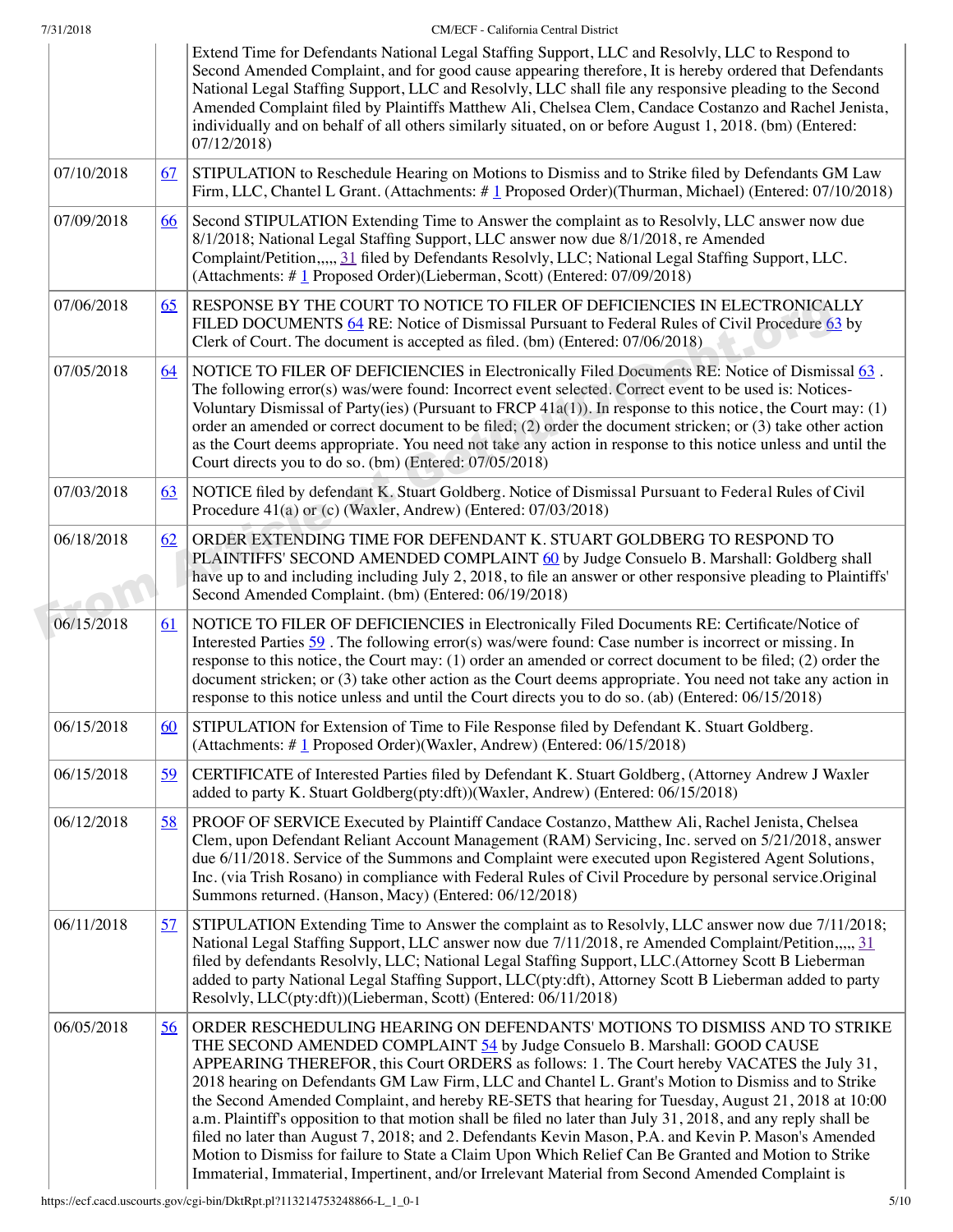|            |                 | ADVANCED to Tuesday, August 21, 2018 at 10:00 a.m. Plaintiff's opposition to that motion was filed on<br>June 1, 2018. (Dkt. No. 53) Any reply shall be filed no later than August 7, 2018. IT IS SO ORDERED.<br>(ab) (Entered: 06/05/2018)                                                                                                                                                                                                                                                                                                                                                                                                                           |
|------------|-----------------|-----------------------------------------------------------------------------------------------------------------------------------------------------------------------------------------------------------------------------------------------------------------------------------------------------------------------------------------------------------------------------------------------------------------------------------------------------------------------------------------------------------------------------------------------------------------------------------------------------------------------------------------------------------------------|
| 06/01/2018 | 55              | NOTICE OF LODGING filed re Stipulation for Hearing, $\underline{54}$ (Attachments: # 1 Proposed Order Proposed<br>Order Granting [ECF Doc. No. 54] Joint Stipulation Rescheduling Hearing Date on Motions to Dismiss and<br>Motions to Strike)(Hanson, Macy) (Entered: 06/01/2018)                                                                                                                                                                                                                                                                                                                                                                                    |
| 06/01/2018 | <u>54</u>       | Joint STIPULATION for Hearing re Amended NOTICE OF MOTION AND MOTION to Dismiss for<br>Failure to State a Claim Upon Which Relief can be Granted 51 filed by Plaintiffs and Class Representatives<br>Matthew Ali, Chelsea Clem, Candace Costanzo, Rachel Jenista. (Hanson, Macy) (Entered: 06/01/2018)                                                                                                                                                                                                                                                                                                                                                                |
| 06/01/2018 | 53              | OPPOSITION to Amended NOTICE OF MOTION AND MOTION to Dismiss for Failure to State a Claim<br>Upon Which Relief can be Granted 51 filed by Plaintiffs Matthew Ali, Chelsea Clem, Candace Costanzo,<br>Rachel Jenista. (Hanson, Macy) (Entered: 06/01/2018)                                                                                                                                                                                                                                                                                                                                                                                                             |
| 05/30/2018 | <u>52</u>       | Notice of Appearance or Withdrawal of Counsel: for attorney Wendy Leigh Wilcox counsel for Defendants<br>Kevin Mason, P.A., Kevin P Mason. Adding Joel P. Glaser as counsel of record for Kevin Mason, P.A., and<br>Kevin P. Mason in his individual capacity for the reason indicated in the G-123 Notice. Filed by Defendants<br>Kevin Mason, P.A., and Kevin P. Mason in his individual capacity. (Wilcox, Wendy) (Entered: 05/30/2018)                                                                                                                                                                                                                            |
| 05/25/2018 | <u>51</u>       | Amended NOTICE OF MOTION AND MOTION to Dismiss for Failure to State a Claim Upon Which<br>Relief can be Granted filed by Defendants Kevin Mason, P.A., Kevin P Mason. Motion set for hearing on<br>$8/28/2018$ at 10:00 AM before Judge Consuelo B. Marshall. (Attachments: # 1 Exhibit, # 2 Exhibit, # 3<br>Exhibit) (Wilcox, Wendy) (Entered: 05/25/2018)                                                                                                                                                                                                                                                                                                           |
| 05/25/2018 | 50              | ORDER by Judge Consuelo B. Marshall: the documents listed below were improperly filed for the<br>following reasons: The exhibits are not numbered at the bottom of each page consecutively to the principal<br>document (L.R. 11-5.2). The exhibits are not placed immediately above or below the page number on each<br>page of exhibit, nor tabbed in sequential order. (L.R. 11-5.3); therefore, the following document(s) shall be<br>stricken from the record and shall not be considered by the Court: Notice Of Motion And Motion To<br>Dismiss For Failure To State A Claim Upon Which Relief Can Be Granted; FRCP 12(b)(6) 47. (bm)<br>(Entered: 05/25/2018) |
| 05/24/2018 | 49              | CERTIFICATION AND NOTICE of Interested Parties filed by Defendants GM Law Firm, LLC, Chantel L<br>Grant, (Thurman, Michael) (Entered: 05/24/2018)                                                                                                                                                                                                                                                                                                                                                                                                                                                                                                                     |
| 05/23/2018 | <u>48</u>       | NOTICE OF MOTION AND MOTION to Dismiss Case and to Strike Portions of the Second Amended<br>Complaint filed by Defendants GM Law Firm, LLC, Chantel L Grant. Motion set for hearing on 7/31/2018<br>at 10:00 AM before Judge Consuelo B. Marshall. (Attachments: $\#$ 1 Memorandum, $\#$ 2 Proposed Order)<br>(Thurman, Michael) (Entered: 05/23/2018)                                                                                                                                                                                                                                                                                                                |
| 05/23/2018 | 47              | STRICKEN PURSUANT TO COURT ORDER DATED 5/25/18, DOCUMENT 50. Second NOTICE OF<br>MOTION AND MOTION to Dismiss for Failure to State a Claim Upon Which Relief can be Granted filed<br>by Defendants Kevin Mason, P.A., Kevin P Mason. Motion set for hearing on 7/31/2018 at 10:00 AM<br>before Judge Consuelo B. Marshall. (Attachments: # $\frac{1}{2}$ Exhibit A, # $\frac{2}{2}$ Exhibit B, # $\frac{3}{2}$ Exhibit C) (Wilcox,<br>Wendy) Modified on 5/25/2018 (bm). (Entered: 05/23/2018)                                                                                                                                                                        |
| 05/22/2018 | $\overline{46}$ | ORDER by Judge Consuelo B. Marshall: granting 45 Non-Resident Attorney Jessica B Alhalel<br>APPLICATION to Appear Pro Hac Vice on behalf of Defendants Chantel L. Grant, GM Law Firm, LLC,<br>designating Michael A Thurman as local counsel. (bm) (Entered: 05/22/2018)                                                                                                                                                                                                                                                                                                                                                                                              |
| 05/22/2018 | 45              | APPLICATION of Non-Resident Attorney Jessica Alhalel to Appear Pro Hac Vice on behalf of Defendants<br>GM Law Firm, LLC, Chantel L Grant (Pro Hac Vice Fee - Fee Paid, Receipt No. 0973-21789748) filed by<br>Defendants GM Law Firm, LLC, Chantel L Gr ant. (Attachments: #1 Proposed Order) (Thurman, Michael)<br>(Entered: 05/22/2018)                                                                                                                                                                                                                                                                                                                             |
| 05/17/2018 | 44              | ORDER GRANTING APPLICATION OF NON-RESIDENT ATTORNEY TO APPEAR IN A SPECIFIC<br>CASE PRO HAC VICE 42 by Judge Consuelo B. Marshall Granting 42 Non-Resident Attorney Beth-Ann<br>Krimsky APPLICATION to Appear Pro Hac Vice on behalf of Defendant GM Law, designating Michael<br>Thurman as local counsel: THE COURT, having reviewed the Application of Non-Resident Attorney to<br>Appear in a Specific Case Pro Hac Vice, filed on behalf of Defendants GM LAW FIRM, LLC and<br>CHANTEL L. GRANT ("Defendants"), hereby GRANTS Defendants' application for Beth-Ann Krimsky to<br>appear as their counsel in this action. (bm) (Entered: 05/17/2018)               |
| 05/15/2018 | 43              | NOTICE of Deficiency in Electronically Filed Pro Hac Vice Application RE: APPLICATION of Non-<br>Resident Attorney Beth-Ann Krimsky to Appear Pro Hac Vice on behalf of Defendants GM Law Firm,                                                                                                                                                                                                                                                                                                                                                                                                                                                                       |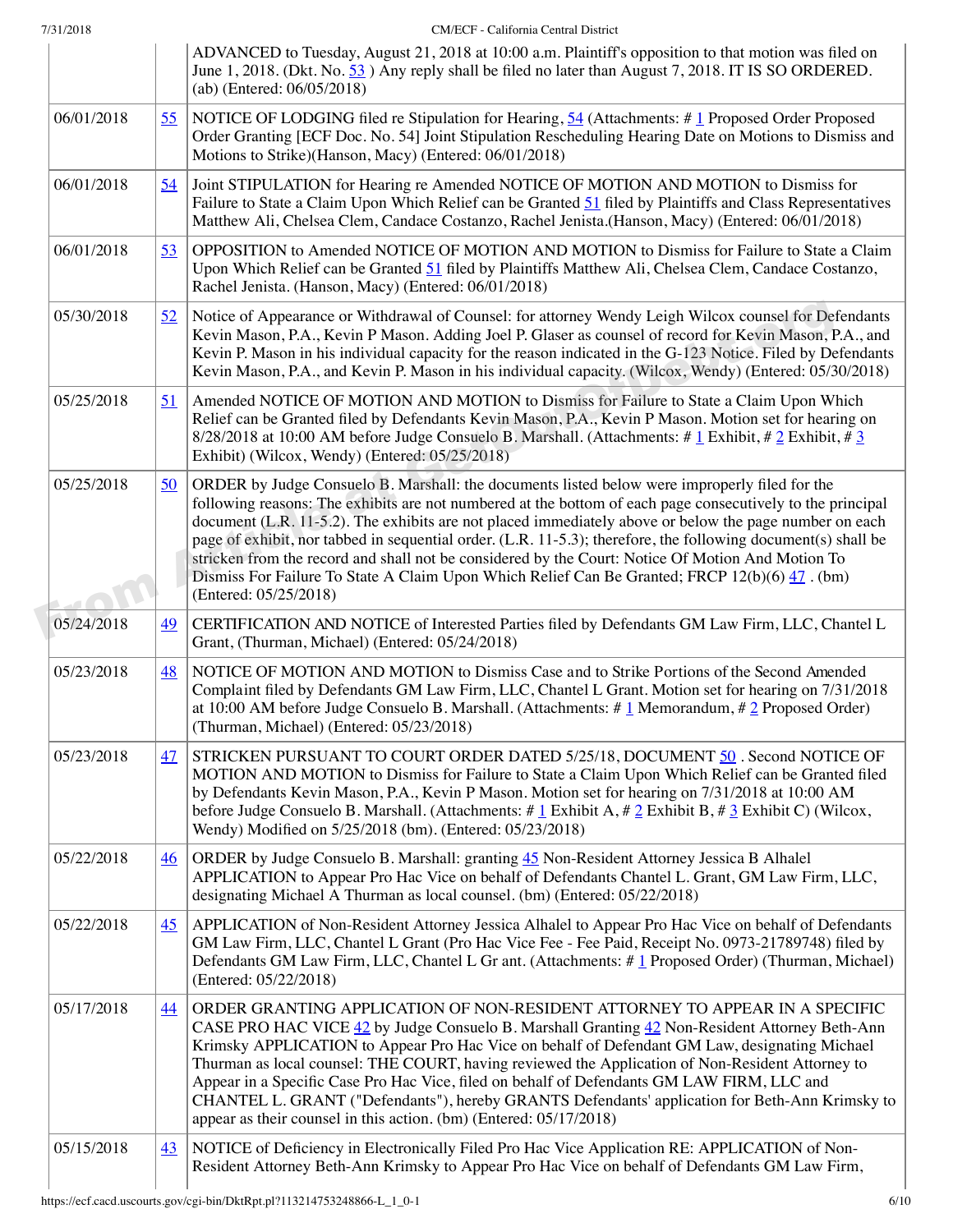| 7/31/2018          |                 | CM/ECF - California Central District                                                                                                                                                                                                                                                                                                                                                                                                                                                                                                                                                                                                                                                                                                                                                                                                                                                                                                                                                                                                                                                                                                                                                                                                                                                                                                                                                                                                                                      |
|--------------------|-----------------|---------------------------------------------------------------------------------------------------------------------------------------------------------------------------------------------------------------------------------------------------------------------------------------------------------------------------------------------------------------------------------------------------------------------------------------------------------------------------------------------------------------------------------------------------------------------------------------------------------------------------------------------------------------------------------------------------------------------------------------------------------------------------------------------------------------------------------------------------------------------------------------------------------------------------------------------------------------------------------------------------------------------------------------------------------------------------------------------------------------------------------------------------------------------------------------------------------------------------------------------------------------------------------------------------------------------------------------------------------------------------------------------------------------------------------------------------------------------------|
|                    |                 | LLC, Chantel L Grant (Pro Hac Vice Fee - Fee Paid, Receipt No. 0973-21747593) 42. The following<br>error(s) was/were found: Local Rule 83-2.1.3.3(d) Attached Certificate of Good Standing not issued within<br>30 days prior to filing of the application. (lt) (Entered: 05/15/2018)                                                                                                                                                                                                                                                                                                                                                                                                                                                                                                                                                                                                                                                                                                                                                                                                                                                                                                                                                                                                                                                                                                                                                                                    |
| 05/14/2018         | 42              | APPLICATION of Non-Resident Attorney Beth-Ann Krimsky to Appear Pro Hac Vice on behalf of<br>Defendants GM Law Firm, LLC, Chantel L Grant (Pro Hac Vice Fee - Fee Paid, Receipt No. 0973-<br>21747593) filed by Defendants GM Law Firm, LLC, Chantel L G rant. (Attachments: $\#$ 1 Proposed Order)<br>(Thurman, Michael) (Entered: 05/14/2018)                                                                                                                                                                                                                                                                                                                                                                                                                                                                                                                                                                                                                                                                                                                                                                                                                                                                                                                                                                                                                                                                                                                           |
| 05/07/2018         | 41              | 21 DAY Summons Issued re Second Amended Complaint 31 as to Defendant Resolvly, LLC. (bm)<br>(Entered: 05/07/2018)                                                                                                                                                                                                                                                                                                                                                                                                                                                                                                                                                                                                                                                                                                                                                                                                                                                                                                                                                                                                                                                                                                                                                                                                                                                                                                                                                         |
| 05/07/2018         | 40              | 21 DAY Summons Issued re Second Amended Complaint 31 as to Defendant Reliant Account Management<br>(RAM) Servicing, Inc. (bm) (Entered: 05/07/2018)                                                                                                                                                                                                                                                                                                                                                                                                                                                                                                                                                                                                                                                                                                                                                                                                                                                                                                                                                                                                                                                                                                                                                                                                                                                                                                                       |
| 05/07/2018         | <u>39</u>       | 21 DAY Summons Issued re Second Amended Complaint 31 as to Defendant National Legal Staffing<br>Support, LLC. (bm) (Entered: 05/07/2018)                                                                                                                                                                                                                                                                                                                                                                                                                                                                                                                                                                                                                                                                                                                                                                                                                                                                                                                                                                                                                                                                                                                                                                                                                                                                                                                                  |
| 05/04/2018         | <u>38</u>       | Request for Clerk to Issue Summons on Notice of Deficiency in Request to Issue Summons, 35, Amended<br>Complaint/Petition,,,,, 31 filed by Plaintiffs and Class Representatives Matthew Ali, Chelsea Clem, Candace<br>Costanzo, Rachel Jenista. (Hanson, Macy) (Entered: 05/04/2018)                                                                                                                                                                                                                                                                                                                                                                                                                                                                                                                                                                                                                                                                                                                                                                                                                                                                                                                                                                                                                                                                                                                                                                                      |
| 05/04/2018         | 37              | Request for Clerk to Issue Summons on Notice of Deficiency in Request to Issue Summons, 35, Amended<br>Complaint/Petition,,,,, 31 filed by Plaintiffs and Class Representatives Matthew Ali, Chelsea Clem, Candace<br>Costanzo, Rachel Jenista. (Hanson, Macy) (Entered: 05/04/2018)                                                                                                                                                                                                                                                                                                                                                                                                                                                                                                                                                                                                                                                                                                                                                                                                                                                                                                                                                                                                                                                                                                                                                                                      |
| 05/04/2018         | 36              | Request for Clerk to Issue Summons on Notice of Deficiency in Request to Issue Summons, 35, Amended<br>Complaint/Petition,,,,, 31 filed by Plaintiffs and Class Representatives Matthew Ali, Chelsea Clem, Candace<br>Costanzo, Rachel Jenista. (Hanson, Macy) (Entered: 05/04/2018)                                                                                                                                                                                                                                                                                                                                                                                                                                                                                                                                                                                                                                                                                                                                                                                                                                                                                                                                                                                                                                                                                                                                                                                      |
| 05/04/2018<br>EYON | 35 <sub>1</sub> | NOTICE OF DEFICIENCIES in Request to Issue Summons RE: Summons Request $\frac{32}{2}$ , Summons Request<br>$\frac{33}{2}$ , Summons Request $\frac{34}{2}$ . The following error(s) was found: Caption of each summons should not indicate<br>"et al.". If caption for defendants cannot fit, indicate (see attached) and attach the caption of the second<br>amended complaint. Each summons should indicate Second Amended Complaint in its caption, and not be<br>dated. The summons cannot be issued until this defect has been corrected. Please correct the defect and re-<br>file your request. (bm) (Entered: 05/04/2018)                                                                                                                                                                                                                                                                                                                                                                                                                                                                                                                                                                                                                                                                                                                                                                                                                                         |
| 05/03/2018         | 34              | Request for Clerk to Issue Summons on Amended Complaint/Petition,,,,, 31 filed by Plaintiffs and Class<br>Representatives Matthew Ali, Chelsea Clem, Candace Costanzo, Rachel Jenista. (Hanson, Macy) (Entered:<br>05/03/2018)                                                                                                                                                                                                                                                                                                                                                                                                                                                                                                                                                                                                                                                                                                                                                                                                                                                                                                                                                                                                                                                                                                                                                                                                                                            |
| 05/03/2018         | 33              | Request for Clerk to Issue Summons on Amended Complaint/Petition,,,,, 31 filed by Plaintiffs and Class<br>Representatives Matthew Ali, Chelsea Clem, Candace Costanzo, Rachel Jenista. (Hanson, Macy) (Entered:<br>05/03/2018)                                                                                                                                                                                                                                                                                                                                                                                                                                                                                                                                                                                                                                                                                                                                                                                                                                                                                                                                                                                                                                                                                                                                                                                                                                            |
| 05/03/2018         | 32              | Request for Clerk to Issue Summons on Amended Complaint/Petition,,,,, 31 filed by Plaintiffs and Class<br>Representatives Matthew Ali, Chelsea Clem, Candace Costanzo, Rachel Jenista. (Hanson, Macy) (Entered:<br>05/03/2018)                                                                                                                                                                                                                                                                                                                                                                                                                                                                                                                                                                                                                                                                                                                                                                                                                                                                                                                                                                                                                                                                                                                                                                                                                                            |
| 05/02/2018         | 31              | Second AMENDED COMPLAINT against Defendants All Defendants amending Amended<br>Complaint/Petition,, 18, filed by Plaintiffs and Class Representatives Matthew Ali, Chelsea Clem, Candace<br>Costanzo, Rachel Jenista (Attachments: #1 Exhibit Engagement Letter from K. Stuart Goldberg, esq., #2<br>Exhibit Engagement Letter from Kevin P. Mason, esq., # $\frac{3}{2}$ Exhibit CFPB Consumer Advisory, # $\frac{4}{3}$ Exhibit<br>12.02.2017 Email on Behalf of Chantel Grant, esq., to Matthew Ali, #5 Exhibit CFPB Consumer Advisory<br>$(2)$ , # 6 Exhibit Summons from State Court Collection Suit Against Matthew Ali, # 7 Exhibit Cancellation<br>Letter from Chantel Grant, esq., to Matthew Ali, # $\underline{8}$ Exhibit Chelsea Clem Retention Agreement, # $\underline{9}$<br>Exhibit Chelsea Clem State Court Collection Complaint, #10 Exhibit Florida Bar Ethics Bulletin, #11<br>Exhibit Candace Costanzo Retention Agreement, # 12 Exhibit Law Firm Welcome Packet, # 13 Exhibit<br>Candace Costanzo RAM/NLSS Agreement, # 14 Exhibit Student Loan "Program" Overview, # 15 Exhibit<br>Candace Costanzo Narrative, #16 Exhibit Rachel Jenista Power of Attorney Form, #17 Exhibit Rachel<br>Jenista Narrative)(Attorney Macy D Hanson added to party Chelsea Clem(pty:pla), Attorney Macy D<br>Hanson added to party Candace Costanzo(pty:pla), Attorney Macy D Hanson added to party Rachel<br>Jenista(pty:pla))(Hanson, Macy) (Entered: 05/02/2018) |
| 04/24/2018         | 30              | ORDER REGARDING FILING OF SECOND AMENDED COMPLAINT AND THREE-WEEK<br>EXTENSION TO ANSWER, MOVE OR OTHERWISE RESPOND THERETO 29 by Judge Consuelo B.<br>Marshall: Parties' respective counsel, and finding that good cause has been shown in support of the relief                                                                                                                                                                                                                                                                                                                                                                                                                                                                                                                                                                                                                                                                                                                                                                                                                                                                                                                                                                                                                                                                                                                                                                                                         |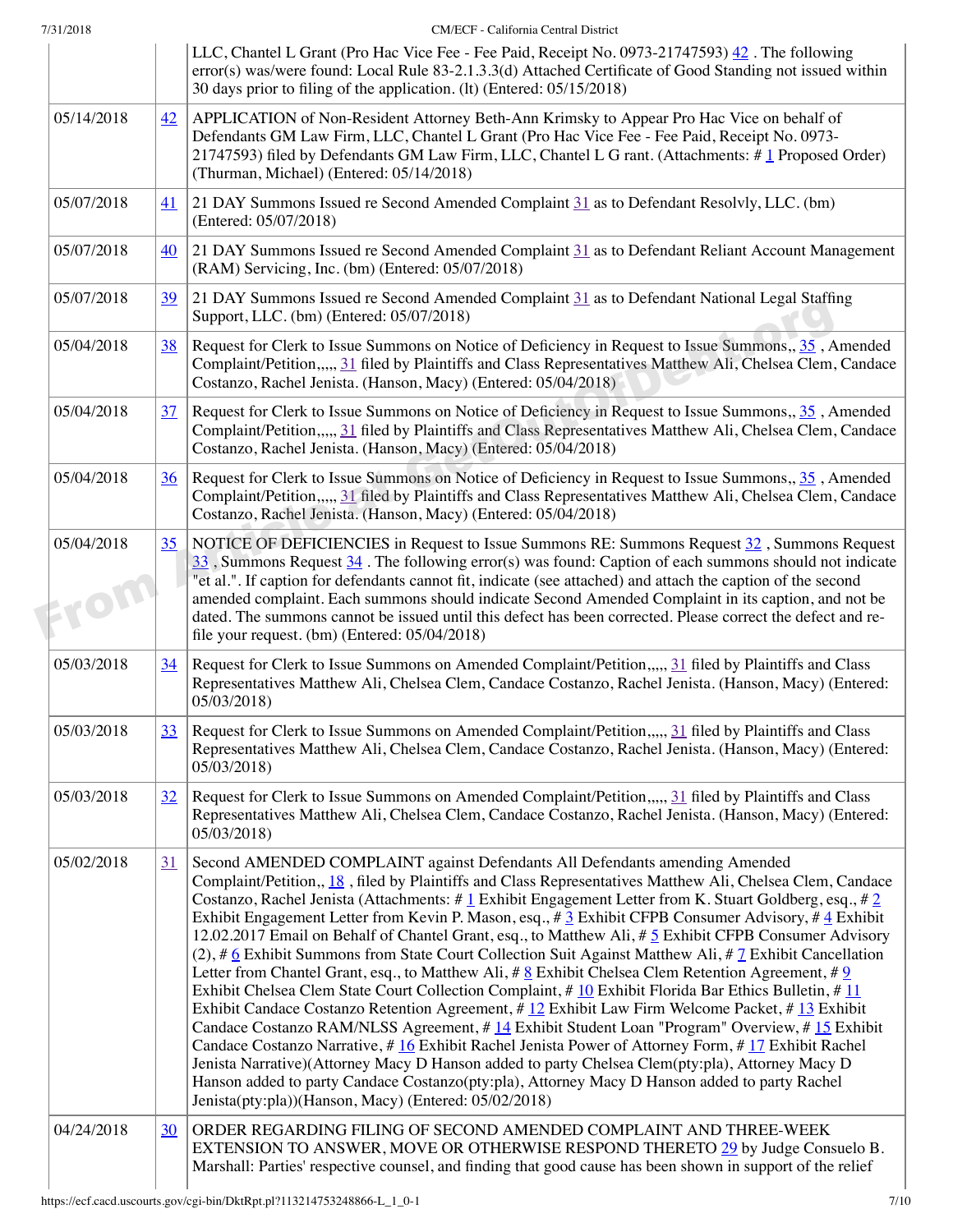| 7/31/2018 |  |
|-----------|--|

|                    |                 | requested, this Court ORDERS the following: 1. Plaintiff shall file a Second Amended Complaint in the<br>above-entitled action no later than May 9, 2018. Pursuant to the parties stipulation, such amended complaint<br>shall be filed without the necessity of filing a motion for leave of Court, as would otherwise be required by<br>Rule 15 of the Federal Rules of Civil Procedure; 2. The time for Defendants to answer, move or otherwise<br>respond to Plaintiffs Second Amended Complaint shall be twenty-one (21) days from the date of service of<br>that pleading; 3. The GM Law Defendants current deadline to file their response to Plaintiffs First Amended<br>Complaint set for April 24, 2018 shall be vacated, such that the GM Law Defendants need not file any<br>responsive pleading of any kind in this action until twenty-one (21) days after service of the Second<br>Amended Complaint; and 4. The Mason Defendants Motions to Dismiss and/or to Strike (Dkt. No. 21),<br>presently set for hearing on Tuesday, May 1, 2018, shall be taken off the Courts calendar, and is deemed<br>withdrawn. IT IS SO ORDERED. *** NOTE CHANGES MADE BY THE COURT*** (ab) (Entered:<br>04/25/2018) |
|--------------------|-----------------|---------------------------------------------------------------------------------------------------------------------------------------------------------------------------------------------------------------------------------------------------------------------------------------------------------------------------------------------------------------------------------------------------------------------------------------------------------------------------------------------------------------------------------------------------------------------------------------------------------------------------------------------------------------------------------------------------------------------------------------------------------------------------------------------------------------------------------------------------------------------------------------------------------------------------------------------------------------------------------------------------------------------------------------------------------------------------------------------------------------------------------------------------------------------------------------------------------------------|
| 04/24/2018         | $\overline{29}$ | STIPULATION to AMEND Amended Complaint/Petition,, 18 filed by Defendants GM Law Firm, LLC,<br>Chantel L Grant. (Attachments: #1 Proposed Order)(Thurman, Michael) (Entered: 04/24/2018)                                                                                                                                                                                                                                                                                                                                                                                                                                                                                                                                                                                                                                                                                                                                                                                                                                                                                                                                                                                                                             |
| 04/19/2018         | 28              | WAIVER OF SERVICE Returned Executed filed by Plaintiff and Class Representative Matthew Ali. upon<br>Stuart E Goldberg waiver sent by Plaintiff on 4/19/2018, answer due 6/18/2018. Waiver of Service signed<br>by Courtney Curtis-Ives. (Hanson, Macy) (Entered: 04/19/2018)                                                                                                                                                                                                                                                                                                                                                                                                                                                                                                                                                                                                                                                                                                                                                                                                                                                                                                                                       |
| 04/18/2018         | 27              | REPLY In Support of Motion to Dismiss filed by Defendants Kevin Mason, P.A., Kevin P Mason. (Wilcox,<br>Wendy) (Entered: 04/18/2018)                                                                                                                                                                                                                                                                                                                                                                                                                                                                                                                                                                                                                                                                                                                                                                                                                                                                                                                                                                                                                                                                                |
| 04/06/2018         | 26              | OPPOSITION to NOTICE OF MOTION AND MOTION to Dismiss Case 21 filed by Plaintiff Matthew<br>Ali. (Attachments: # 1 Exhibit Student Loan Debt Resolution "Program Overview")(Hanson, Macy)<br>(Entered: 04/06/2018)                                                                                                                                                                                                                                                                                                                                                                                                                                                                                                                                                                                                                                                                                                                                                                                                                                                                                                                                                                                                   |
| 04/05/2018<br>EFON | 25              | ORDER EXTENDING DEFENDANTS GM LAW FIRM, LLC'S AND CHANTEL L. GRANT'S TIME TO<br>RESPOND TO AMENDED COMPLAINT 24 by Judge Consuelo B. Marshall: THE COURT, having<br>reviewed the concurrently submitted Stipulation by and between Plaintiff MATTHEW ALI, individually and<br>on behalf of all others similarly situated ("Plaintiff") and Defendants GM LAW FIRM, LLC and CHANTEL<br>L. GRANT ("Defendants") that Defendants' time in which to answer, move or otherwise respond to<br>Plaintiff's Amended Complaint may be extended through Tuesday, April 24, 2018, and GOOD CAUSE<br>APPEARING THEREFOR, HEREBY ORDERS that Defendants shall have to and including Tuesday April<br>24, 2018 in which to answer, move or otherwise respond to Plaintiff's Amended Complaint on file in the<br>above-referenced matter. (bm) (Entered: 04/05/2018)                                                                                                                                                                                                                                                                                                                                                               |
| 04/04/2018         | 24              | STIPULATION for Extension of Time to File Response as to Amended Complaint/Petition,, $18$ filed by<br>Defendants GM Law Firm, LLC, Chantel L Grant. (Attachments: # 1 Proposed Order, # 2 Certificate of<br>Service)(Thurman, Michael) (Entered: 04/04/2018)                                                                                                                                                                                                                                                                                                                                                                                                                                                                                                                                                                                                                                                                                                                                                                                                                                                                                                                                                       |
| 04/04/2018         | 23              | Notice of Appearance or Withdrawal of Counsel: for attorney Michael A Thurman counsel for Defendants<br>GM Law Firm, LLC, Chantel L Grant. Adding Cameron G. Stout as counsel of record for GM Law Firm,<br>LLC and Chantel L. Grant for the reason indicated in the G-123 Notice. Filed by Defendants GM Law Firm,<br>LLC and Chantel L. Grant. (Thurman, Michael) (Entered: 04/04/2018)                                                                                                                                                                                                                                                                                                                                                                                                                                                                                                                                                                                                                                                                                                                                                                                                                           |
| 04/03/2018         | 22              | Notice of Appearance or Withdrawal of Counsel: for attorney Michael A Thurman counsel for Defendants<br>GM Law Firm, LLC, Chantel L Grant. Adding Michael Thurman as counsel of record for GM Law Firm,<br>LLC and Chantel L. Grant for the reason indicated in the G-123 Notice. Filed by Defendants GM Law Firm,<br>LLC and Chantel L. Grant. (Attorney Michael A Thurman added to party GM Law Firm, LLC(pty:dft),<br>Attorney Michael A Thurman added to party Chantel L Grant(pty:dft))(Thurman, Michael) (Entered:<br>04/03/2018)                                                                                                                                                                                                                                                                                                                                                                                                                                                                                                                                                                                                                                                                             |
| 03/29/2018         | 21              | [DEEMED WITHDRAWN-PURSUANT TO ORDER DOC. NO. 30] NOTICE OF MOTION AND<br>MOTION to Dismiss Case filed by Defendant Kevin Mason, P.A., Kevin P Mason. Motion set for hearing<br>on 5/1/2018 at 10:00 AM before Judge Consuelo B. Marshall. (Attorney Wendy Leigh Wilcox added to<br>party Kevin Mason, P.A.(pty:dft), Attorney Wendy Leigh Wilcox added to party Kevin P Mason(pty:dft))<br>(Wilcox, Wendy) Modified on 4/25/2018 (ab). (Entered: 03/29/2018)                                                                                                                                                                                                                                                                                                                                                                                                                                                                                                                                                                                                                                                                                                                                                        |
| 03/12/2018         | 20              | ORDER by Judge Consuelo B. Marshall, re Second APPLICATION of Non-Resident Attorney Macy D.<br>Hanson to Appear Pro Hac Vice on behalf of Plaintiff Matthew Ali (Pro Hac Vice Fee - \$325.00 Previously<br>Paid on 2/15/2018, Receipt No. 0973-21270494) 16. HEREBY ORDERS THAT the Application be:<br>GRANTED. IT IS HEREBY FURTHER ORDERED THAT the Application fee, if paid, not be refunded.<br>(bm) (Entered: $03/12/2018$ )                                                                                                                                                                                                                                                                                                                                                                                                                                                                                                                                                                                                                                                                                                                                                                                   |
| 02/28/2018         | <u> 19</u>      | NOTICE of Deficiency in Electronically Filed Pro Hac Vice Application RE: Second APPLICATION of                                                                                                                                                                                                                                                                                                                                                                                                                                                                                                                                                                                                                                                                                                                                                                                                                                                                                                                                                                                                                                                                                                                     |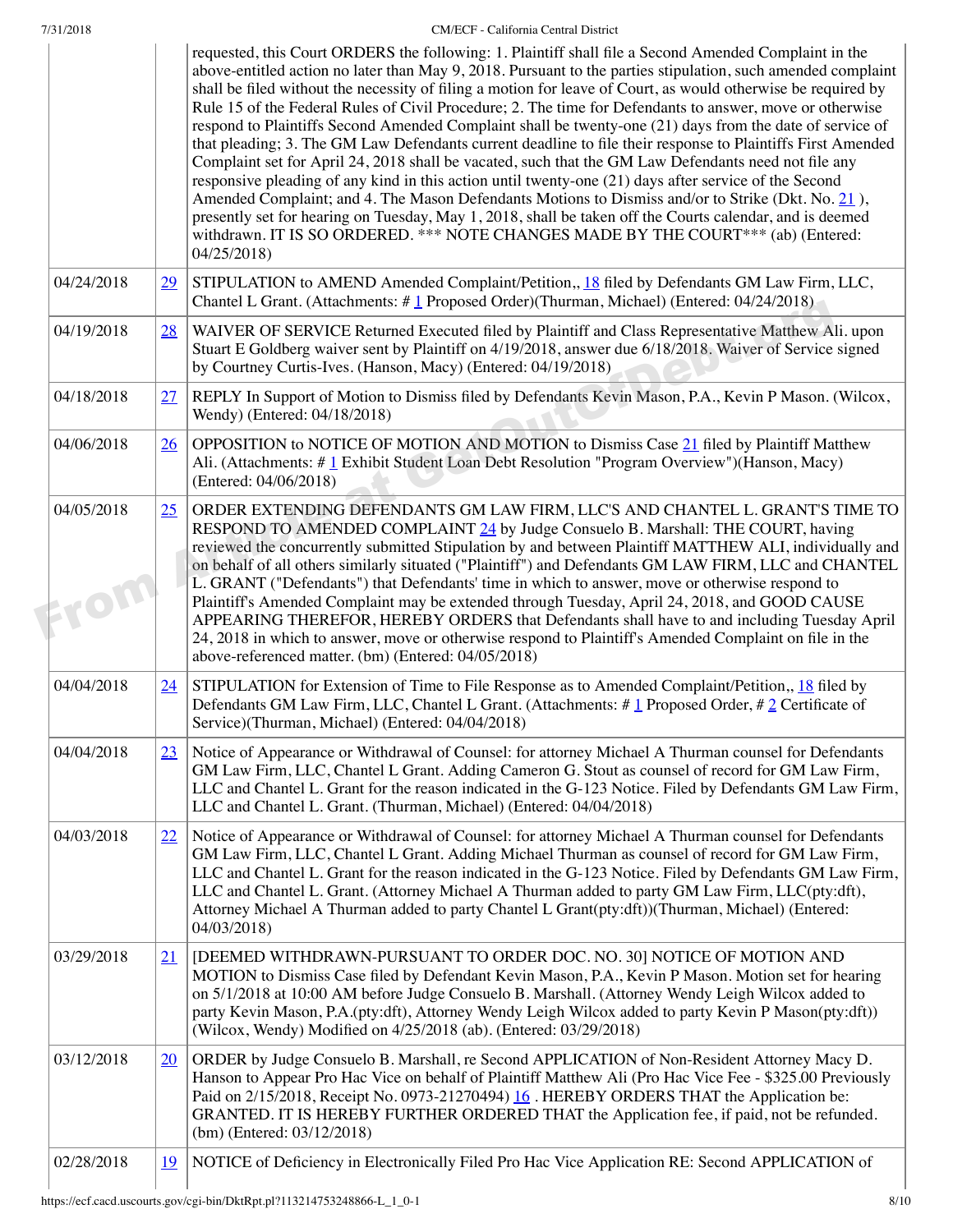|  | 7/31/2018 |
|--|-----------|

| 7/31/2018 | CM/ECF - California Central District |
|-----------|--------------------------------------|

|            |                | Non-Resident Attorney Macy D. Hanson to Appear Pro Hac Vice on behalf of Plaintiff Matthew Ali (Pro<br>Hac Vice Fee - \$325.00 Previously Paid on 2/15/2018, Receipt No. 0973-21270494) 16. The following<br>error(s) was/were found: Local counsel's address is inconsistent with California State bar and CM. Both<br>have San Diego as firm address, however, PHV application has him listed in Los Angeles. (It) (Entered:<br>02/28/2018)                                                                                                                                                                                                                                                                                           |
|------------|----------------|-----------------------------------------------------------------------------------------------------------------------------------------------------------------------------------------------------------------------------------------------------------------------------------------------------------------------------------------------------------------------------------------------------------------------------------------------------------------------------------------------------------------------------------------------------------------------------------------------------------------------------------------------------------------------------------------------------------------------------------------|
| 02/26/2018 | <u>18</u>      | First AMENDED COMPLAINT against Defendants All Defendants amending Complaint (Attorney Civil<br>Case Opening), $\underline{1}$ , filed by Plaintiff and Class Representative Matthew Ali (Attachments: # $\underline{1}$ Exhibit<br>Engagement Letter from K. Stuart Goldberg, esq., # 2 Exhibit Engagement Letter from Kevin P. Mason,<br>esq., # $\frac{3}{2}$ Exhibit CFPB Consumer Advisory, # $\frac{4}{2}$ Exhibit 12.02.2017 Email on Behalf of Chantel Grant, esq.,<br>to Matthew Ali, # 5 Exhibit CFPB Consumer Advisory (2), # 6 Exhibit Summons from State Court<br>Collection Suit Against Matthew Ali, $\#$ Z Exhibit Cancellation Letter from Chantel Grant, esq., to Matthew<br>Ali)(Hanson, Macy) (Entered: 02/26/2018) |
| 02/25/2018 | <u>16</u>      | Second APPLICATION of Non-Resident Attorney Macy D. Hanson to Appear Pro Hac Vice on behalf of<br>Plaintiff Matthew Ali (Pro Hac Vice Fee - \$325.00 Previously Paid on 2/15/2018, Receipt No. 0973-<br>21270494) filed by Plaintiff Matthew Ali. (Attachments: #1 Proposed Order, #2 Exhibit Certificate of<br>Good Standing) (Gamez, Daniel) (Entered: 02/25/2018)                                                                                                                                                                                                                                                                                                                                                                    |
| 02/21/2018 | 17             | ORDER ON APPLICATION OF NON-RESIDENT ATTORNEY TO APPEAR IN A SPECIFIC CASE<br>PRO HAC VICE by Judge Consuelo B. Marshall: DENYING 16 Non-Resident Attorney Macy D. Hanson<br>APPLICATION to Appear Pro Hac Vice on behalf of Plaintiff, designating Daniel Gamez as local counsel.<br>(lt) Modified on 2/27/2018 (lt). (Entered: 02/26/2018)                                                                                                                                                                                                                                                                                                                                                                                            |
| 02/16/2018 | 15             | NOTICE of Deficiency in Electronically Filed Pro Hac Vice Application RE: First APPLICATION of Non-<br>Resident Attorney Macy D. Hanson to Appear Pro Hac Vice on behalf of Plaintiff Matthew Ali (Pro Hac<br>Vice Fee - Fee Paid, Receipt No. 0973-21270494) $14$ . The following error(s) was/were found: Local Rule<br>83-2.1.3.4 Local counsel does not maintain an office within the District. (It) (Entered: 02/16/2018)                                                                                                                                                                                                                                                                                                          |
| 02/15/2018 | 14             | First APPLICATION of Non-Resident Attorney Macy D. Hanson to Appear Pro Hac Vice on behalf of<br>Plaintiff Matthew Ali (Pro Hac Vice Fee - Fee Paid, Receipt No. 0973-21270494) filed by Plaintiff Matthew<br>Ali. (Attachments: $\#$ 1 Certificate of G ood Standing, $\#$ 2 Proposed Order Proposed Order) (Gamez, Daniel)<br>(Entered: 02/15/2018)                                                                                                                                                                                                                                                                                                                                                                                   |
| 02/14/2018 | 13             | 21 DAY Summons Issued re Complaint (Attorney Civil Case Opening), 1 as to Defendants GM Law Firm,<br>LLC, Stuart E Goldberg, Chantel L Grant, Kevin Mason, P.A., Kevin P Mason. (shb) (Entered: 02/14/2018)                                                                                                                                                                                                                                                                                                                                                                                                                                                                                                                             |
| 02/14/2018 | <u>12</u>      | Request for Clerk to Issue Summons on Notice of Deficiency in Request to Issue Summons, 11, Complaint<br>(Attorney Civil Case Opening), 1 filed by Plaintiff Matthew Ali. (Gamez, Daniel) (Entered: 02/14/2018)                                                                                                                                                                                                                                                                                                                                                                                                                                                                                                                         |
| 02/13/2018 | 11             | NOTICE OF DEFICIENCIES in Request to Issue Summons RE: Summons Request $6$ . The following<br>error(s) was found: Please be sure to include the party text (an individual, a California Limited Liability, etc<br>in the "TO" section. Summons issued as to Kevin Mason, P.A. and GM Law Firm, LLC only. The summons<br>cannot be issued until this defect has been corrected. Please correct the defect and re-file your request. (yl)<br>(Entered: 02/13/2018)                                                                                                                                                                                                                                                                        |
| 02/13/2018 | 10             | 21 DAY Summons Issued 1 as to Defendants GM Law Firm, LLC, and Kevin Mason, P.A (yl) (Entered:<br>02/13/2018                                                                                                                                                                                                                                                                                                                                                                                                                                                                                                                                                                                                                            |
| 02/13/2018 | $\overline{9}$ | STANDING ORDER by Judge Consuelo B. Marshall, (yl) (Entered: 02/13/2018)                                                                                                                                                                                                                                                                                                                                                                                                                                                                                                                                                                                                                                                                |
| 02/13/2018 | 8              | Request for Clerk to Issue Summons on Complaint (Attorney Civil Case Opening), 1 filed by Plaintiff<br>Matthew Ali. (Gamez, Daniel) (Entered: 02/13/2018)                                                                                                                                                                                                                                                                                                                                                                                                                                                                                                                                                                               |
| 02/13/2018 | $\mathcal{I}$  | Request for Clerk to Issue Summons on Complaint (Attorney Civil Case Opening), 1 filed by Plaintiff<br>Matthew Ali. (Gamez, Daniel) (Entered: 02/13/2018)                                                                                                                                                                                                                                                                                                                                                                                                                                                                                                                                                                               |
| 02/12/2018 | 6              | Request for Clerk to Issue Summons on Complaint (Attorney Civil Case Opening), 1 filed by Plaintiff<br>Matthew Ali. (Gamez, Daniel) (Entered: 02/12/2018)                                                                                                                                                                                                                                                                                                                                                                                                                                                                                                                                                                               |
| 02/12/2018 | $\overline{2}$ | NOTICE of Interested Parties filed by Plaintiff All Plaintiffs, (Gamez, Daniel) (Entered: 02/12/2018)                                                                                                                                                                                                                                                                                                                                                                                                                                                                                                                                                                                                                                   |
| 02/12/2018 | $\overline{4}$ | NOTICE OF DEFICIENCIES in Attorney Case Opening RE: Complaint (Attorney Civil Case Opening), 1.<br>The following error(s) was found: No Notice of Interested Parties has been filed. A Notice of Interested<br>Parties must be filed with every partys first appearance. See Local Rule 7.1-1. Counsel must file a Notice of<br>Interested Parties immediately. Failure to do so may be addressed by judicial action, including sanctions.<br>See Local Rule 83-7. (car) (Entered: 02/12/2018)                                                                                                                                                                                                                                          |
|            |                |                                                                                                                                                                                                                                                                                                                                                                                                                                                                                                                                                                                                                                                                                                                                         |